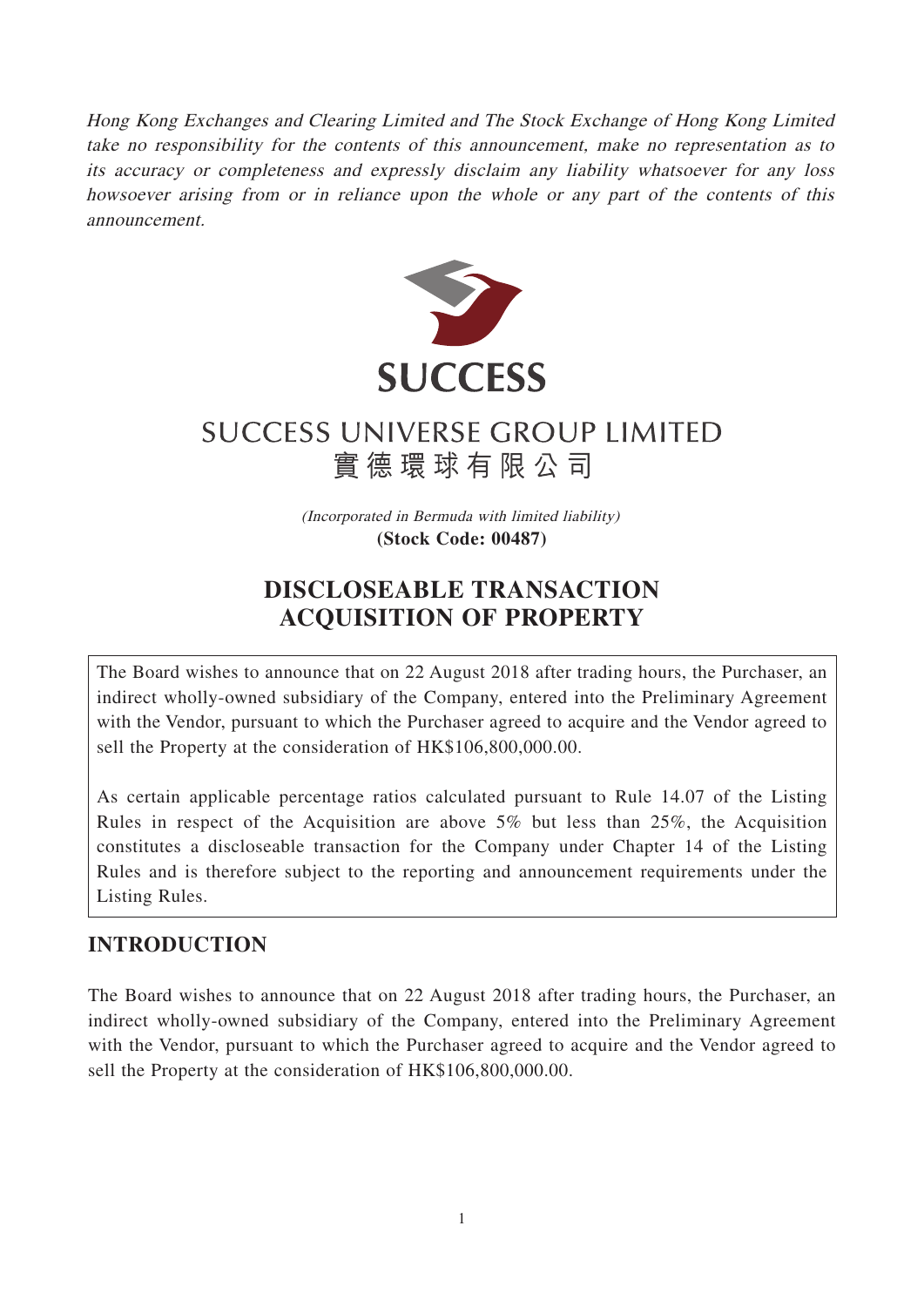### **THE PRELIMINARY AGREEMENT**

#### **Date:**

#### 22 August 2018

#### **Parties:**

| Purchaser | Total Gain Limited, a company incorporated in Hong Kong with limited<br>liability and an indirect wholly-owned subsidiary of the Company; and                                                                                                                                                         |
|-----------|-------------------------------------------------------------------------------------------------------------------------------------------------------------------------------------------------------------------------------------------------------------------------------------------------------|
| Vendor    | Concept Italian Company (H.K.) Limited, a company incorporated in<br>Hong Kong with limited liability.                                                                                                                                                                                                |
|           | To the best of the Directors' knowledge, information and belief having<br>made all reasonable enquiries, (i) the Vendor is principally engaged<br>in provision of catering services and property investment; and (ii) the<br>Vendor and its ultimate beneficial owners are Independent Third Parties. |

#### **Property to be acquired:**

The Property to be acquired is the 34th Floor and Store Room, Sunshine Plaza, No. 353 Lockhart Road, Hong Kong. The Property is a commercial property with a total gross area of approximately 5,134 square feet. The Property is currently self-occupied by the Vendor. Pursuant to the Preliminary Agreement, the Vendor shall deliver vacant possession of the Property upon Completion.

#### **Consideration:**

The Consideration for the Acquisition is HK\$106,800,000.00 which shall be paid by the Purchaser to the Vendor as follows:

- (a) an initial deposit of HK\$5,000,000.00 has been paid upon signing of the Preliminary Agreement;
- (b) a further deposit of HK\$5,680,000.00 shall be paid on or before 4 September 2018; and
- (c) the remaining balance of the Consideration in the sum of HK\$96,120,000.00 shall be paid upon Completion which is scheduled to take place on or before 5 October 2018.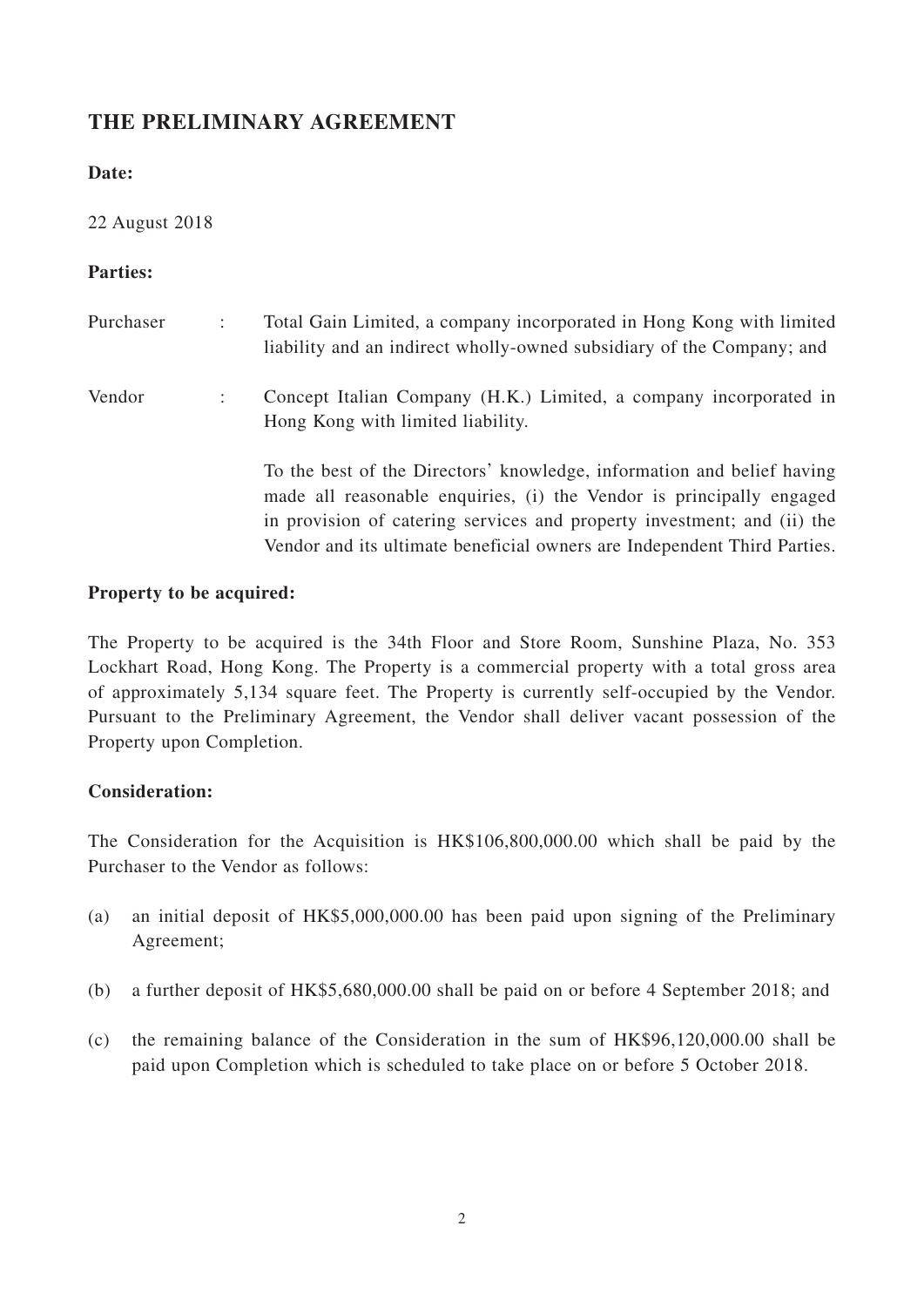The Consideration was agreed between the Vendor and the Purchaser after arm's length negotiations with reference to, amongst other things, the current market value of comparable properties in the proximity of the Property. The Consideration will be financed by the Group's internal resources and/or borrowings.

#### **Formal Agreement:**

Pursuant to the terms of the Preliminary Agreement, the Vendor and the Purchaser shall enter into the Formal Agreement on or before 4 September 2018.

#### **Completion:**

Completion shall take place on or before 5 October 2018.

### **INFORMATION ON THE GROUP**

The principal businesses and investments of the Group include travel-related business, property investment business and the investment project of Ponte 16, a world-class integrated casino-entertainment resort located in Macau.

### **REASONS FOR AND BENEFITS OF THE ACQUISITION**

The Board believes that the price and rental for office premises in Wanchai, being one of prime locations in Hong Kong, will be able to maintain their growth momentum. The Property is intended for investment purpose. The Acquisition will provide capital appreciation potential to the Group, and the Property, if leased, will enable the Group to generate rental income and strengthen its income base.

In view of the above, the Directors are of the view that the terms of the Preliminary Agreement are fair and reasonable and the entering into of the Preliminary Agreement is in the interests of the Company and the Shareholders as a whole.

### **LISTING RULES IMPLICATIONS**

As certain applicable percentage ratios calculated pursuant to Rule 14.07 of the Listing Rules in respect of the Acquisition are above 5% but less than 25%, the Acquisition constitutes a discloseable transaction for the Company under Chapter 14 of the Listing Rules and is therefore subject to the reporting and announcement requirements under the Listing Rules.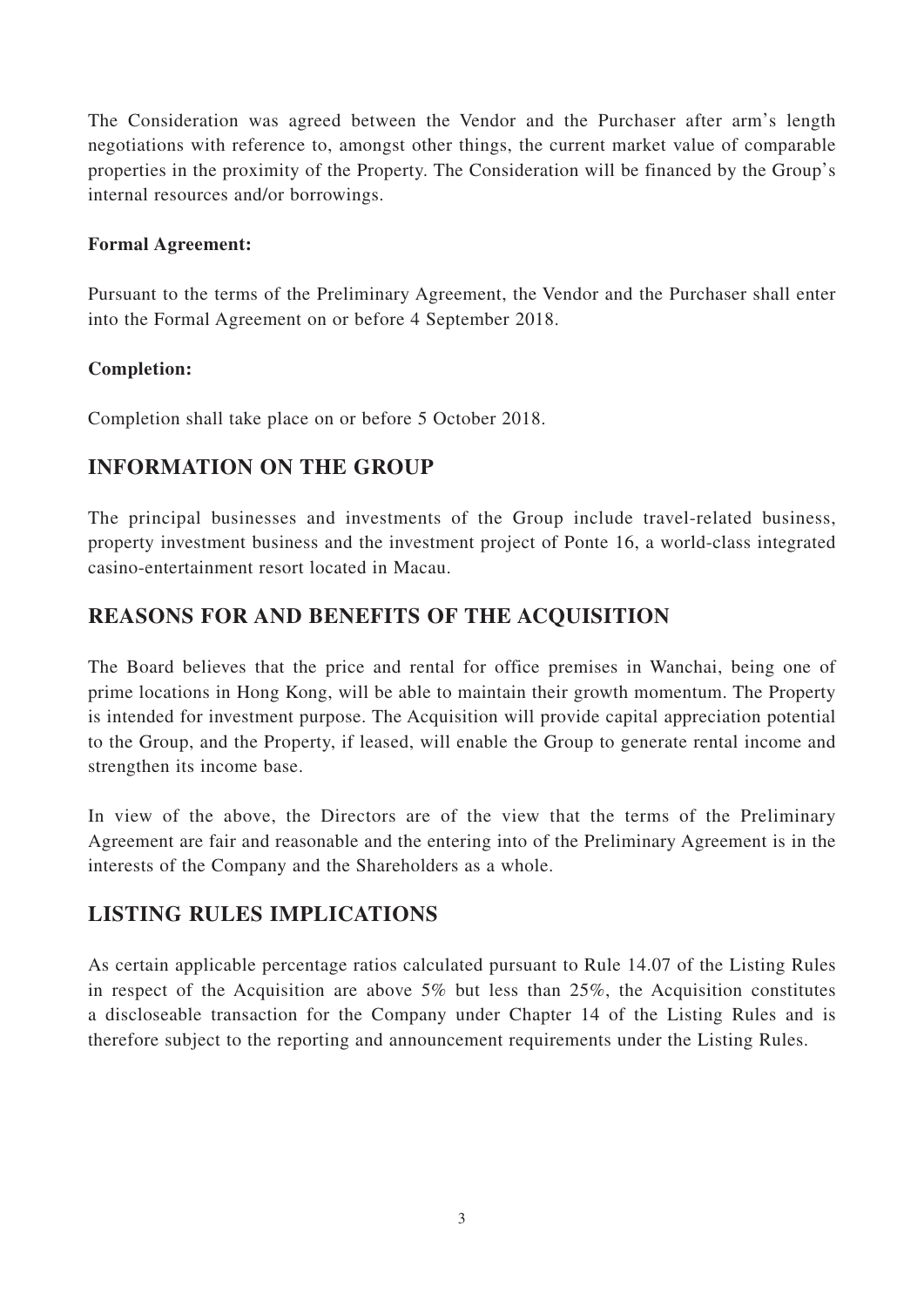### **DEFINITIONS**

In this announcement, unless the context otherwise requires, the following expressions shall have the meanings set out below:

| "Acquisition"                     | acquisition of the Property by the Purchaser from the Vendor<br>pursuant to the Preliminary Agreement                                                                                                                    |
|-----------------------------------|--------------------------------------------------------------------------------------------------------------------------------------------------------------------------------------------------------------------------|
| "Board"                           | board of Directors                                                                                                                                                                                                       |
| "Company"                         | Success Universe Group Limited (Stock Code: 00487), a<br>company incorporated in Bermuda with limited liability<br>whose issued Shares are listed on the Main Board of the<br><b>Stock Exchange</b>                      |
| "Completion"                      | completion of the Acquisition                                                                                                                                                                                            |
| "connected person(s)"             | has the meaning ascribed to it under the Listing Rules                                                                                                                                                                   |
| "Consideration"                   | total consideration for the Acquisition, being<br>HK\$106,800,000.00                                                                                                                                                     |
| "Director(s)"                     | director(s) of the Company                                                                                                                                                                                               |
| "Formal Agreement"                | the formal agreement for sale and purchase to be entered into<br>between the Vendor and the Purchaser in relation to the sale<br>and purchase of the Property pursuant to the provisions of<br>the Preliminary Agreement |
| "Group"                           | the Company and its subsidiaries from time to time                                                                                                                                                                       |
| "HK\$"                            | Hong Kong dollar(s), the lawful currency of Hong Kong                                                                                                                                                                    |
| "Hong Kong"                       | the Hong Kong Special Administrative Region of the<br>People's Republic of China                                                                                                                                         |
| "Independent Third<br>Party(ies)" | $person(s)$ or company(ies) who/which is(are) independent of<br>the Company and its connected persons                                                                                                                    |
| "Listing Rules"                   | the Rules Governing the Listing of Securities on the Stock<br>Exchange                                                                                                                                                   |